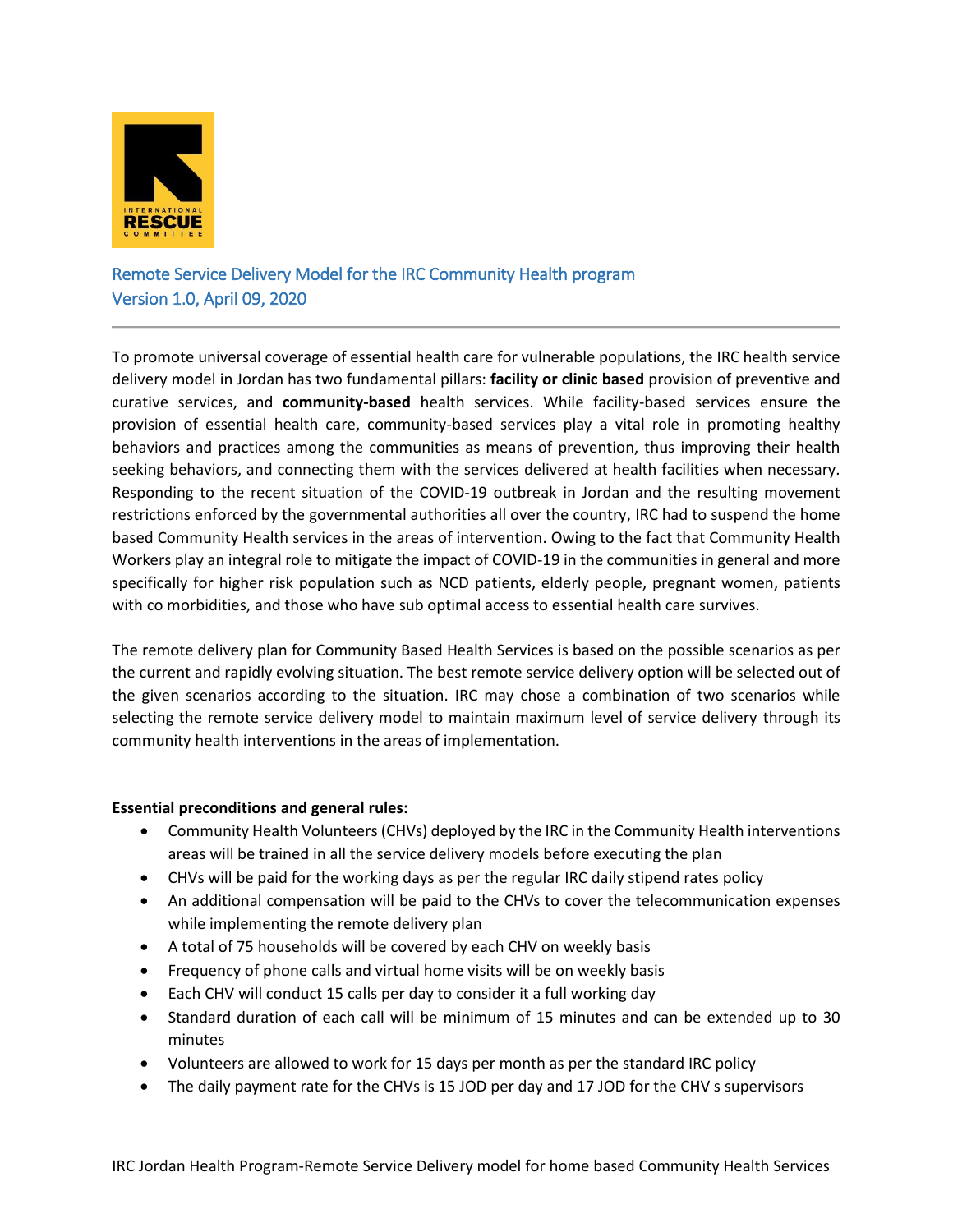A customized version of the data collection tool will be installed on all CHVs tablets for data collection purposes

**Note:** this plan is guided by the **IRC COVID-19 Risk Categorization and Response Plan** Version **3.0** and all the decisions for service continuity will be taken in accordance with the guidelines and criteria for risk categorization and project criticality provided in the document (version 3.0).

# **Scenario 1: NCD – CHVs**

NCD patients are one of the high risk groups due to their susceptibility to poor outcomes from COVID-19 infection. Using pre scheduled follow up telephone calls, the CHV interventions will cover several aspect with the aim to minimize the potential of exposure to infection, early detection if it occurs, better connections to health system and mitigate the impact of interruptions to lifestyle modifications as a result of quarantine and movement restrictions:

#### **Process:**

- 1. Verbal screening for symptoms of COVID-19
- 2. COVID 19 Health Education massages
- 3. NCD monthly intervention and follow up
	- a) Availability of NCD medication for the current month (Follow up of NCD medication delivery from the IRC clinics)
	- b) NCD complications Screening
	- c) NCD adherence for medication

4. Self-management of diabetes and high blood pressure (healthy lifestyle, and behavioral adaptation to quarantine

Linkages of the NCD patients with appreciate health care provider if required (referrals)

**Note**: In this scenario CHVs will be following up on NCD patients only after conducting the NCD consultation by medical staff (nurse and physician) through the IRC remote service delivery model for clinical services and the prescription delivered to the patients at their homes by the IRC contracted pharmacies .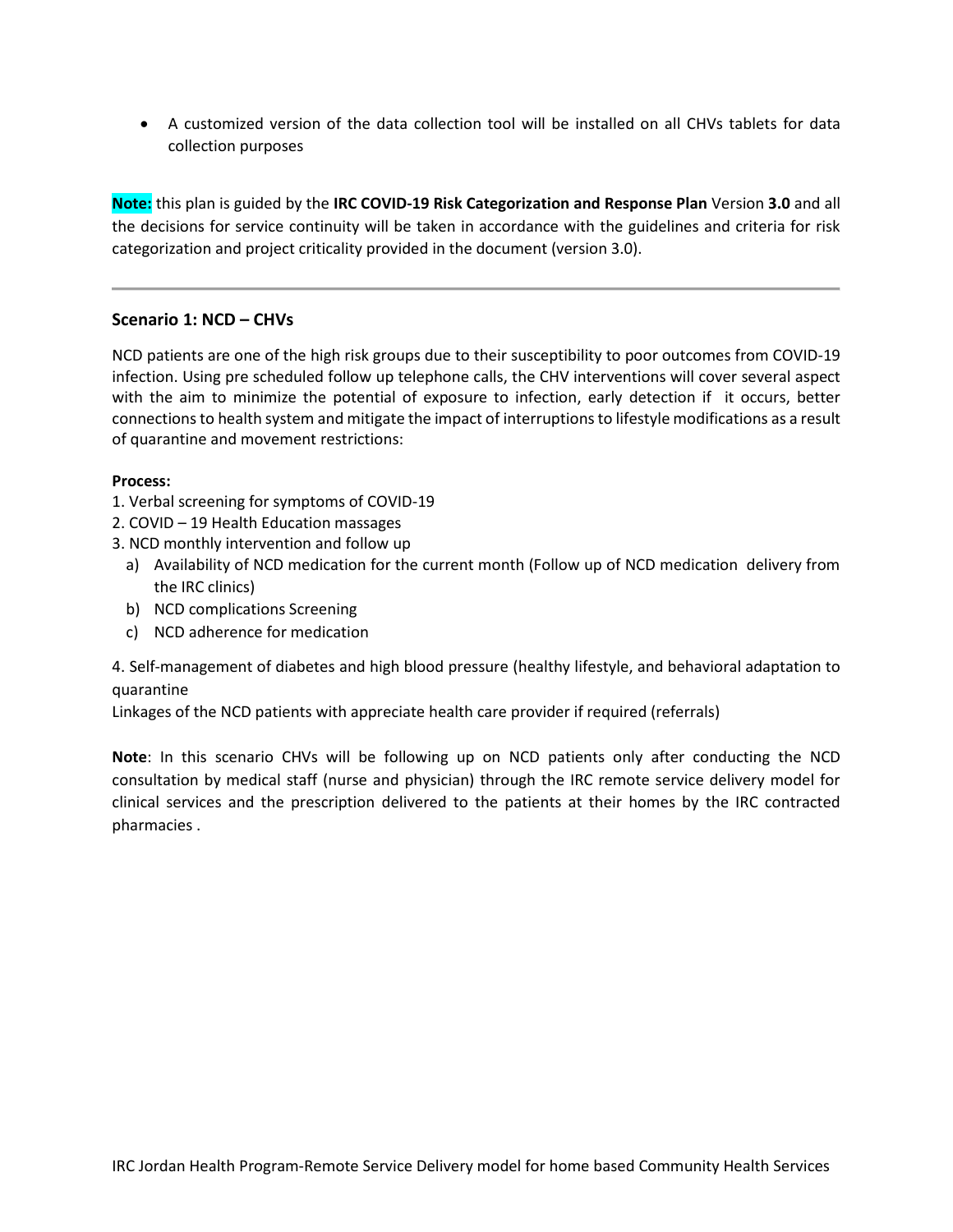

#### **Guidelines:**

- Specific tools will be developed to cover all detailed questions and monitor patient condition on COMMCARE system
- Health education massages (COVID -19, complication of NCDs, self-management for DM and HTN) will be provided to the CHVs and installed on their tablet devices
- If CHV refer a patient for any reason (positive COVID screening questions, follow up call should be done in the 24- 28 hours (depending on urgency and risk assessment)
- Referral matrix should be ready before implementation and CHVs should be oriented well on the referral system
- List of clients should be provided and shared with the CHvs by the Information Management team (exported from HIS)

#### **Annexes:**

- **1. Verbal screening questions for COVID-19**
	- 1. *Do you have a cough?*
	- 2. *Have you had a fever in the past 3 days?*
	- 3. *Do you have a sore throat, runny nose, or other signs of a cold?*
	- 4. *Does anyone in your household have a cough, shortness of breath, fever, sore throat, runny nose, or other signs of a cold?*
	- 5. Are you having any trouble breathing, or do you otherwise feel ill enough that you require medical care?

# **2. NCD Complications screening/ questions**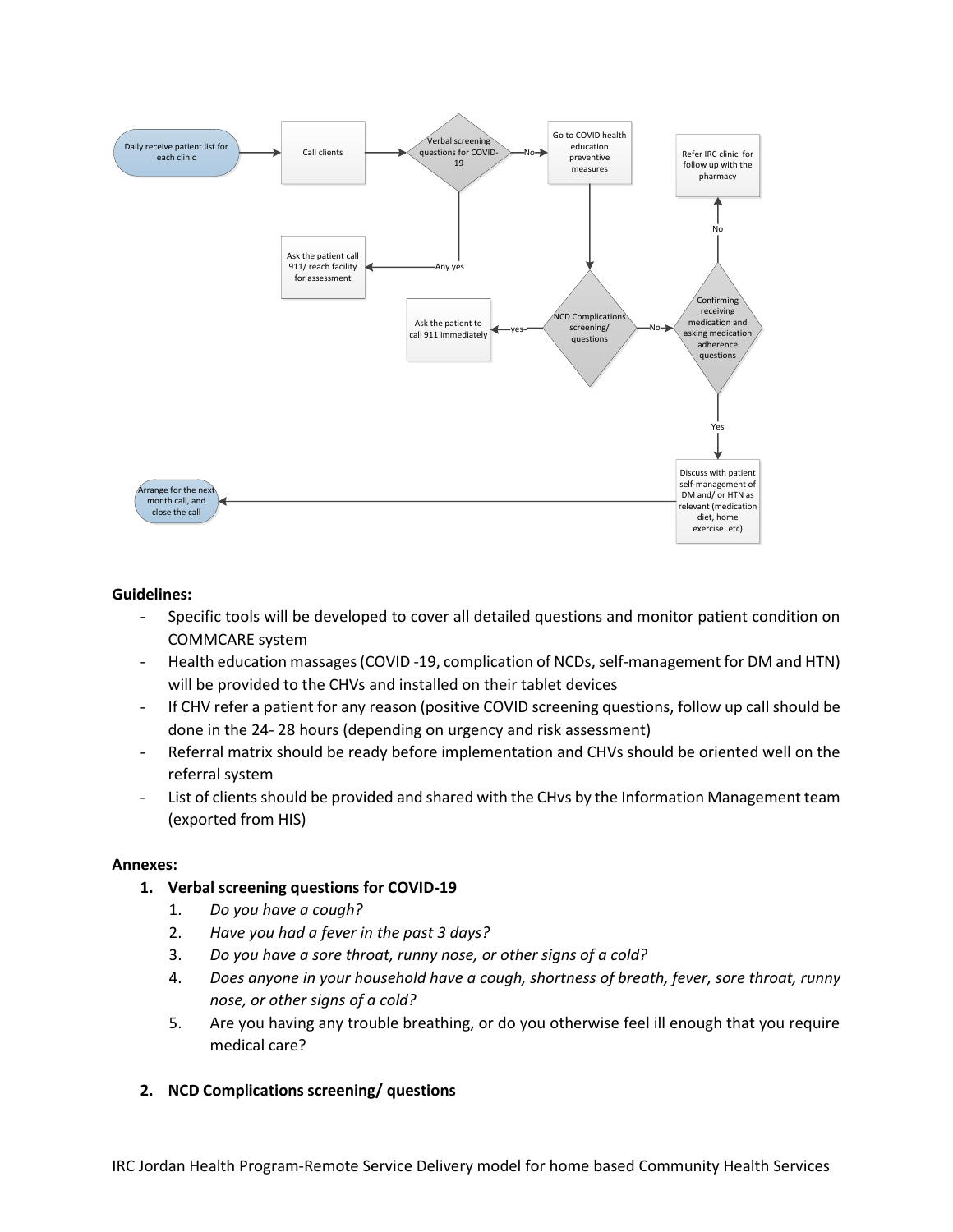- 1. Do you have chest pain/pressure, tightness?
- 2. Do you have shortness of breath?
- 3. Do you have swelling of the legs that won't go away?
- 4. Do you have headache that is new, different, and severe?
- 5. Do you have new and sudden loss of vision?
- 6. Do you have numbness or weakness in arms or legs, difficulty speaking or swallowing, drooping of one side of the face?
- 7. Do you have any new sores/wounds on your feet that are not healing well (if yes, ask for the patient to show you on their phone)?

# **Behavior change model and reflection on scenarios 2 – 4:**

Applying the behavior change model will help understand the level of accepting the positive change. The CHV role is to assess people's position from the behavior change stages and facilitate them to move to the next level.

# **Stages of behavior change:**

- 1. Not thinking about it
- 2. Thinking about it but has taken no steps
- 3. Trying to change behavior. Taking first steps. Overcoming resisters.
- 4. Changed behavior but still needs encouragement
- 5. Changed behavior



# **Stages of Behaviour Change**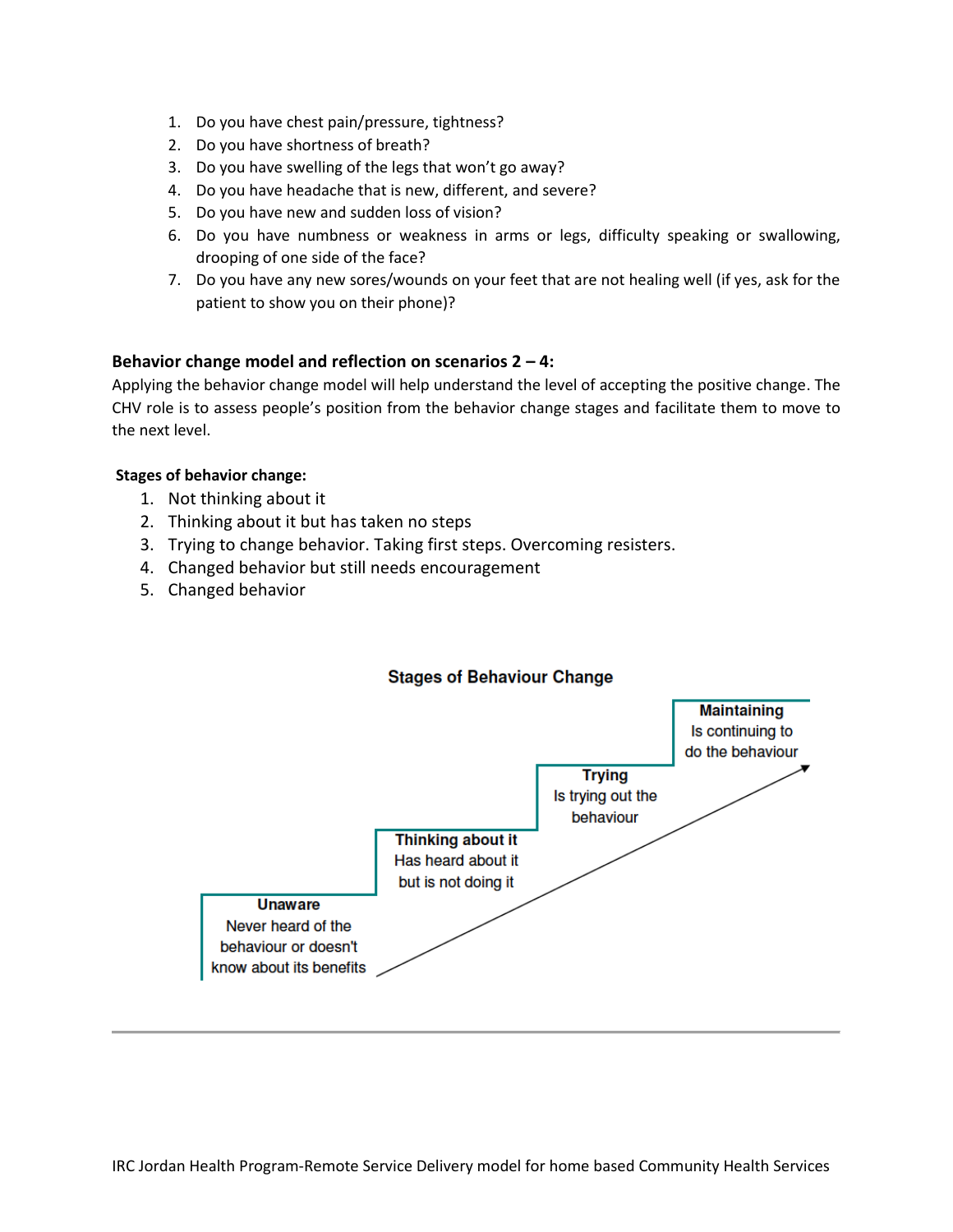# **Scenario 2: CHV – Comprehensive Community Health:**

In this scenario CHVs will be targeting all individuals in the targeted and assigned households, where they will provide them with health education about their health condition if any and referring patients to the nearest health service provider.



# **Guidelines:**

- All CHVs should be trained on the above mentioned topics and processes
- For each topic there are detailed health messages available using the IRC Community Health program training curriculum and CHVs flipbook
- Target group for this scenario is for every one including families who does not have any health condition
- All families regardless to their health condition will be given COVID-19 health awareness
- A customized version of data collection tool should be provided to enable CHVs and installed on their tablet devices for data collection purposes
- CH officers will be monitoring their groups on daily basis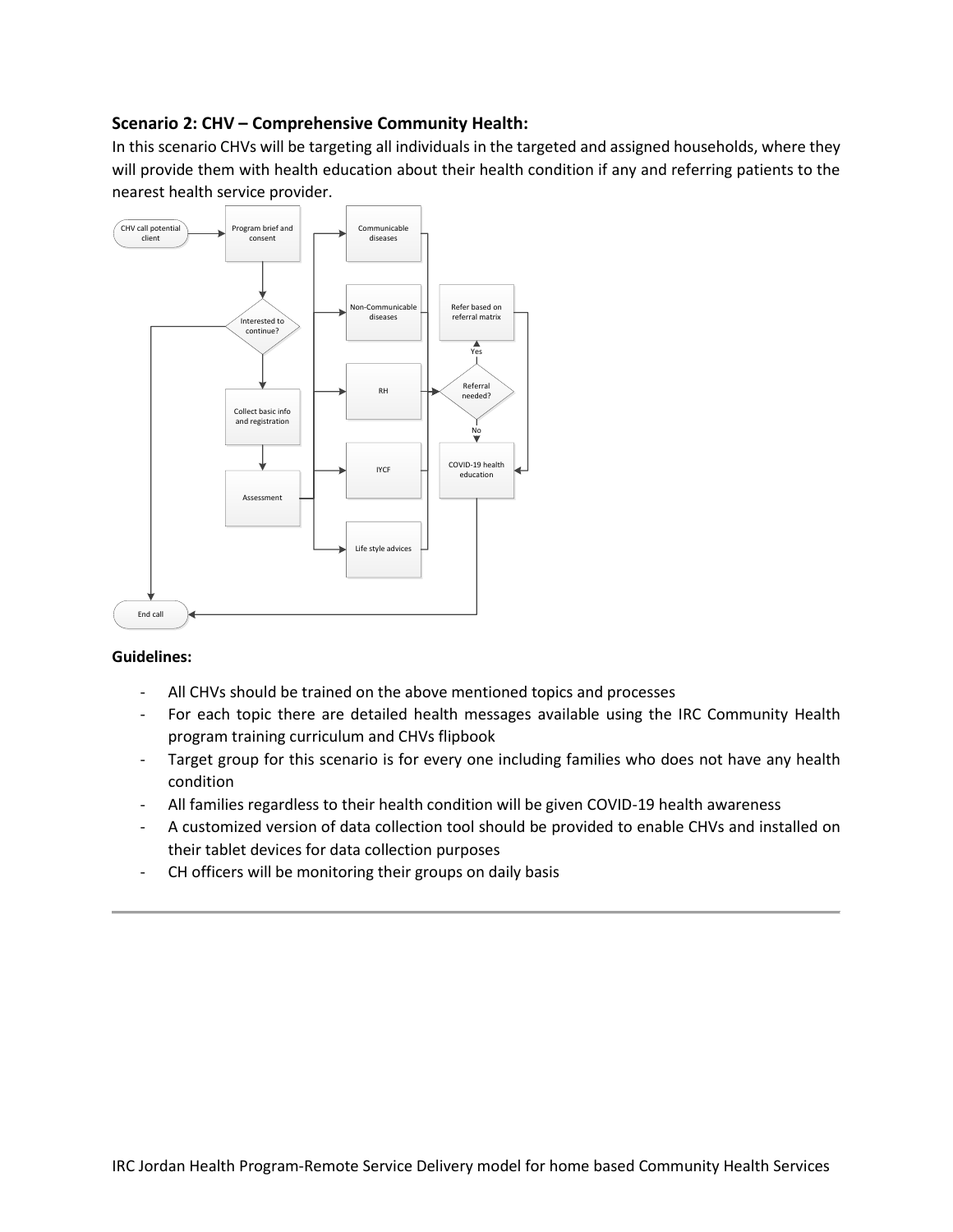# **Scenario 3: CHV – Community Health integrated with ECD:**

In this scenario Community Health (CH) services will be integrated with Early Childhood and Development (ECD) services. Focus group of this scenario includes both caregivers and children.



#### **Guidelines:**

- The workflow will be going into two paths; caregiver and children. Caregivers we will be providing health messages and children will be provided ECD activities or messages which will be agreed with ECD program if this scenario is materialized
- The selection criteria of the targeted households for this scenario will be having at least one child in the age group of ECD  $0 - 8$  years
- The duration of the call might increase up to 30 mins which might reflect on number of calls required per CHV and the target
- It is more preferable to have a social media or application to link clients with ECD activities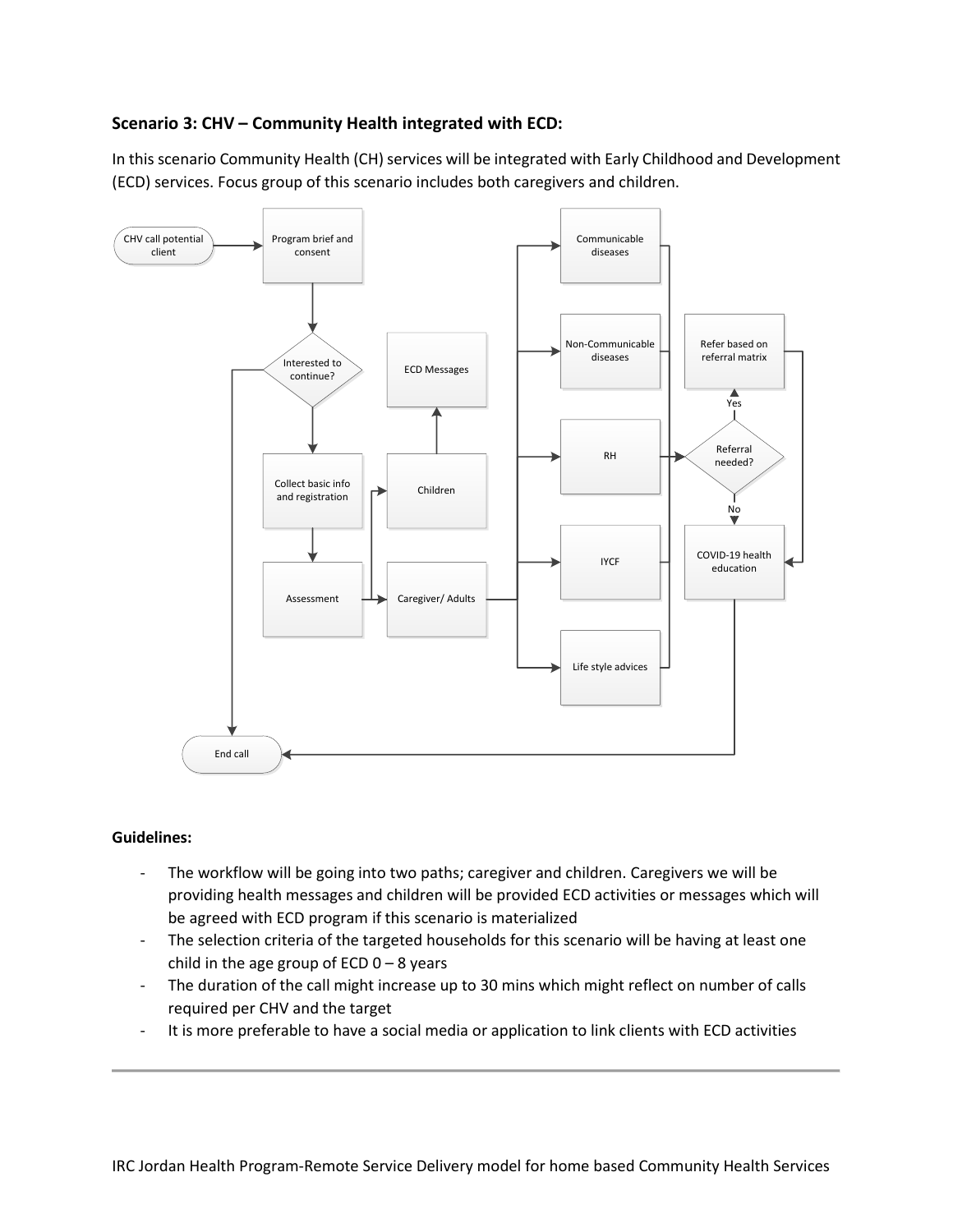# **Scenario 4: CHVs with holistic IRC approach**

In this scenario the CHVs will be given clustered messages from all of the programs, including WPE, ECD and ERD to provide the clients with during the call.

A flow chart for this scenario has not been drawn as the processes will be agreed upon after coordination with other IRC programs.

# **WHO CASE DEFINITIONS COVID-19**

# **Suspected case**

**A**. A patient with acute respiratory illness (fever and at least one sign/symptom of respiratory disease, e.g., cough, shortness of breath), AND a history of travel to or residence in a location reporting community transmission of COVID-19 disease during the 14 days prior to symptom onset.

#### **OR**

**B**. A patient with any acute respiratory illness AND having been in contact with a confirmed or probable COVID-19 case (see definition of contact) in the last 14 days prior to symptom onset;

### **OR**

**C**. A patient with severe acute respiratory illness (fever and at least one sign/symptom of respiratory disease, e.g., cough, shortness of breath; AND requiring hospitalization) AND in the absence of an alternative diagnosis that fully explains the clinical presentation.

# **Probable case**

**A**. A suspect case for whom testing for the COVID-19 virus is inconclusive. Inconclusive being the result of the test reported by the laboratory.

# **OR**

**B**. A suspect case for whom testing could not be performed for any reason.

# **Confirmed case**

A person with laboratory confirmation of COVID-19 infection, irrespective of clinical signs and symptoms.

#### **Definition of contact**

A contact is a person who experienced any one of the following exposures during the 2 days before and the 14 days after the onset of symptoms of a probable or confirmed case: